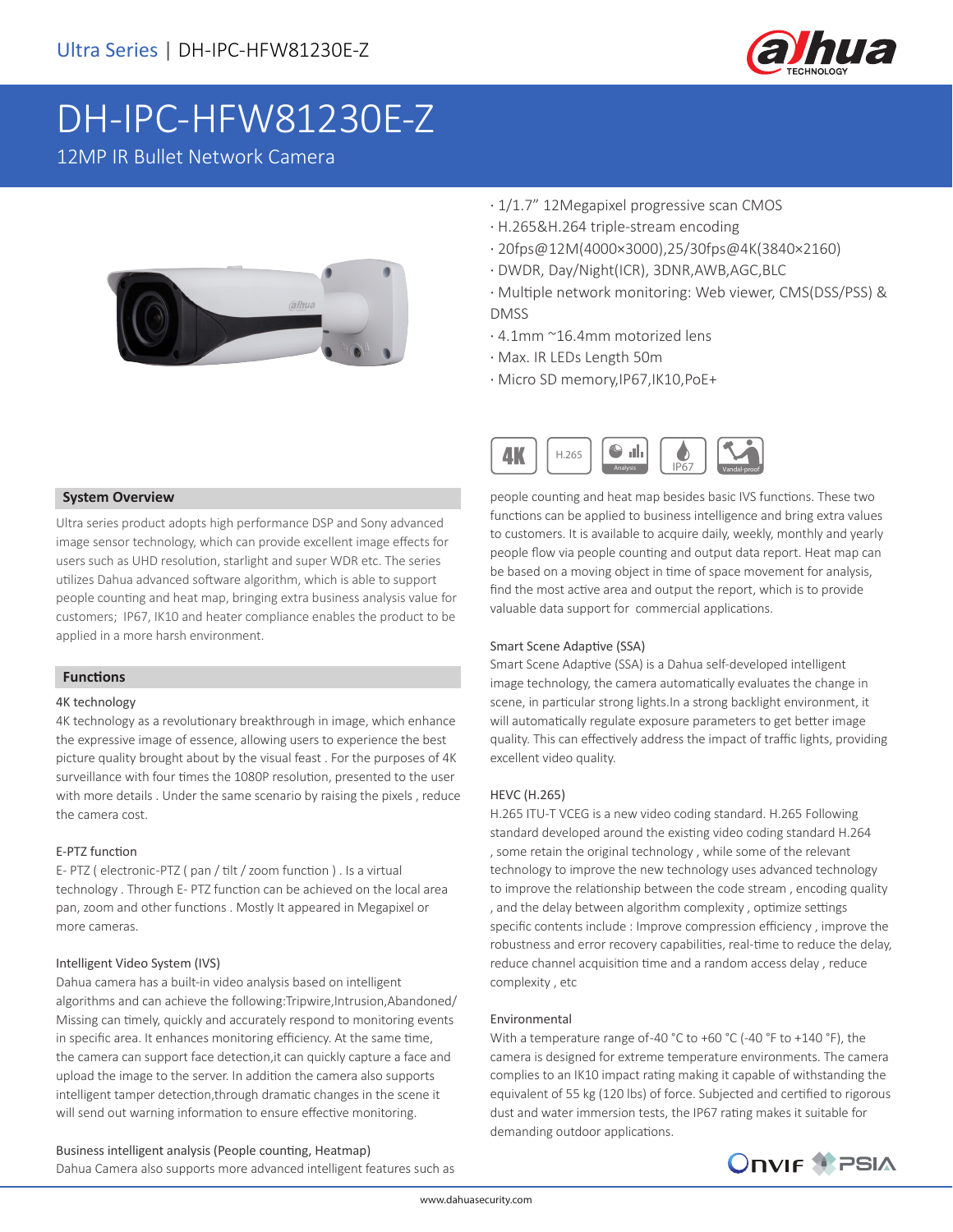### Ultra Series | DH-IPC-HFW81230E-Z

#### **Technical Specification**

i

| Camera                         |                                       |                                                                                                                                                                                                                 |             |                     |           |
|--------------------------------|---------------------------------------|-----------------------------------------------------------------------------------------------------------------------------------------------------------------------------------------------------------------|-------------|---------------------|-----------|
| Image Sensor                   |                                       | 1/1.7" 12Megapixel progressive scan CMOS                                                                                                                                                                        |             |                     |           |
| <b>Effective Pixels</b>        |                                       | 4000(H)x3000(V)                                                                                                                                                                                                 |             |                     |           |
| RAM/ROM                        |                                       | 1024MB/128MB                                                                                                                                                                                                    |             |                     |           |
| <b>Scanning System</b>         |                                       | Progressive                                                                                                                                                                                                     |             |                     |           |
| Electronic Shutter Speed       |                                       | Auto/Manual, 1/3~1/100000s                                                                                                                                                                                      |             |                     |           |
| Minimum Illumination           |                                       | 0.01Lux/F1.53(Color,1/3s,30IRE)<br>0.1Lux/F1.53(Color,1/30s,30IRE)<br>OLux/F1.53(IR on)                                                                                                                         |             |                     |           |
| S/N Ratio                      |                                       | More than 50dB                                                                                                                                                                                                  |             |                     |           |
| <b>IR Distance</b>             |                                       | Distance up to 50m(164ft)                                                                                                                                                                                       |             |                     |           |
| IR On/Off Control              |                                       | Auto/ Manual                                                                                                                                                                                                    |             |                     |           |
| <b>IR LEDS</b>                 |                                       | $\overline{4}$                                                                                                                                                                                                  |             |                     |           |
| Lens                           |                                       |                                                                                                                                                                                                                 |             |                     |           |
| Lens Type                      |                                       | Motorized /Auto Iris(HALL)                                                                                                                                                                                      |             |                     |           |
| Mount Type                     |                                       | Board-in                                                                                                                                                                                                        |             |                     |           |
| Focal Length                   |                                       | 4.1~16.4mm motorized                                                                                                                                                                                            |             |                     |           |
| Max. Aperture                  |                                       | F1.53                                                                                                                                                                                                           |             |                     |           |
| Angle of View                  |                                       | H: 85°~35°, V:63°~26°                                                                                                                                                                                           |             |                     |           |
| Optical Zoom                   |                                       | 4x                                                                                                                                                                                                              |             |                     |           |
| <b>Focus Control</b>           |                                       | Motorized                                                                                                                                                                                                       |             |                     |           |
| <b>Close Focus Distance</b>    |                                       | 0.5m(1.64ft)                                                                                                                                                                                                    |             |                     |           |
|                                | Lens                                  | Detect                                                                                                                                                                                                          | Observe     | Recognize           | Identify  |
| <b>DORI</b><br><b>Distance</b> | W                                     | 115m(377ft)                                                                                                                                                                                                     | 46m(151ft)  | 23m(75ft)           | 11m(36ft) |
|                                | т                                     | 227m(909ft)                                                                                                                                                                                                     | 111m(364ft) | 55m(180ft)          | 28m(92ft) |
| Pan/Tilt/Rotation              |                                       |                                                                                                                                                                                                                 |             |                     |           |
| Pan/Tilt/Rotation Range        |                                       | Pan:0°~360°; Tilt:0°~90°; Rotation:0°~360°                                                                                                                                                                      |             |                     |           |
| Intelligence                   |                                       |                                                                                                                                                                                                                 |             |                     |           |
| <b>IVS</b>                     |                                       | Tripwire, Intrusion, Object Abandoned/Missing                                                                                                                                                                   |             |                     |           |
|                                | <b>Advanced Intelligent Functions</b> | Face Detection, People Counting, Heat Map                                                                                                                                                                       |             |                     |           |
| Video                          |                                       |                                                                                                                                                                                                                 |             |                     |           |
| Compression                    |                                       | H.265+/H.265/H.264+/H.264                                                                                                                                                                                       |             |                     |           |
| <b>Streaming Capability</b>    |                                       | 3 Streams                                                                                                                                                                                                       |             |                     |           |
| Resolution                     |                                       | 12M(4000x3000)/4K(3840x2160)/6M(3072x2048)/<br>5M(2560x1920)/ 3M(2048x1536)/ 3M(2304x1296)/<br>1080P(1920×1080)/ 1.3M(1280x960)/ 720P(1280x720)/<br>D1(704×576/704x480) / VGA(640x480)/<br>CIF(352×288/342x240) |             |                     |           |
|                                |                                       | Main Stream: 12M(1~20fps)/ 4K(1~25/30fps)                                                                                                                                                                       |             |                     |           |
| Frame Rate                     |                                       | Sub Stream: D1 $(1 \approx 25/30$ fps)                                                                                                                                                                          |             |                     |           |
|                                |                                       | Third Stream: 1080P(1~25/30fps)<br>CBR/VBR                                                                                                                                                                      |             |                     |           |
| <b>Bit Rate Control</b>        |                                       |                                                                                                                                                                                                                 |             |                     |           |
| <b>Bit Rate</b>                |                                       | H.264: 24~ 16384Kbps                                                                                                                                                                                            |             | H.265: 14~ 9984Kbps |           |

| Day/Night                               | Auto(ICR) / Color / B/W                                                                                                           |  |  |  |
|-----------------------------------------|-----------------------------------------------------------------------------------------------------------------------------------|--|--|--|
| <b>BLC Mode</b>                         | BLC / HLC / DWDR/ SSA                                                                                                             |  |  |  |
| White Balance                           | Auto/Natural/Street Lamp/Outdoor/Manual                                                                                           |  |  |  |
| Gain Control                            | Auto/Manual                                                                                                                       |  |  |  |
| Noise Reduction                         | 3D DNR                                                                                                                            |  |  |  |
| <b>Motion Detetion</b>                  | Off / On (4 Zone, Rectangle)                                                                                                      |  |  |  |
| Region of Interest                      | Off / On (4 Zone)                                                                                                                 |  |  |  |
| Electronic Image Stabilization<br>(EIS) | Support                                                                                                                           |  |  |  |
| Smart IR                                | Support                                                                                                                           |  |  |  |
| Defog                                   | Support                                                                                                                           |  |  |  |
| Digital Zoom                            | 16x                                                                                                                               |  |  |  |
| Flip                                    | 0°/90°/180°/270°                                                                                                                  |  |  |  |
| Mirror                                  | Off/On                                                                                                                            |  |  |  |
| <b>Privacy Masking</b>                  | Off / On (4 Area, Rectangle)                                                                                                      |  |  |  |
| Audio                                   |                                                                                                                                   |  |  |  |
| Compression                             | G.711a/G.711Mu/AAC/ G.726                                                                                                         |  |  |  |
| Network                                 |                                                                                                                                   |  |  |  |
| Ethernet                                | RJ-45 (100/1000Base-T)                                                                                                            |  |  |  |
| Protocol                                | HTTP;HTTPs;TCP;ARP;RTSP;RTP;UDP;SMTP;FTP;<br>DHCP;DNS;DDNS;PPPOE;IPv4/v6;QoS;UPnP;NTP;<br>Bonjour;802.1x;Multicast;ICMP;IGMP;SNMP |  |  |  |
| Interoperability                        | ONVIF, PSIA, CGI                                                                                                                  |  |  |  |
| <b>Streaming Method</b>                 | Unicast / Multicast                                                                                                               |  |  |  |
| Max. User Access                        | 10 Users/20 Users                                                                                                                 |  |  |  |
| <b>Edge Storage</b>                     | <b>NAS</b><br>Local PC for instant recording<br>Mirco SD card 128GB                                                               |  |  |  |
| Web Viewer                              | IE, Chrome, Firefox, Safari                                                                                                       |  |  |  |
| Management Software                     | Smart PSS, DSS, Easy4ip                                                                                                           |  |  |  |
| <b>Smart Phone</b>                      | IOS, Android                                                                                                                      |  |  |  |
| Certifications                          |                                                                                                                                   |  |  |  |
| Certifications                          | CE (EN 60950:2000)<br>UL:UL60950-1<br>FCC: FCC Part 15 Subpart B                                                                  |  |  |  |
| Interface                               |                                                                                                                                   |  |  |  |
| Video Interface                         | 1 Port(For adjustment only)                                                                                                       |  |  |  |
| Audio Interface                         | 1/1 channel In/Out                                                                                                                |  |  |  |
| <b>RS485</b>                            | N/A                                                                                                                               |  |  |  |
| Alarm                                   | 2 channel In: 5mA 5VDC<br>1 channel Out: 1A 30VDC / 0.5A 50VAC                                                                    |  |  |  |
| Flectrical                              |                                                                                                                                   |  |  |  |
| Power Supply                            | DC12V, PoE+(802.3at)(Class 4)                                                                                                     |  |  |  |
| Power Consumption                       | <13W                                                                                                                              |  |  |  |